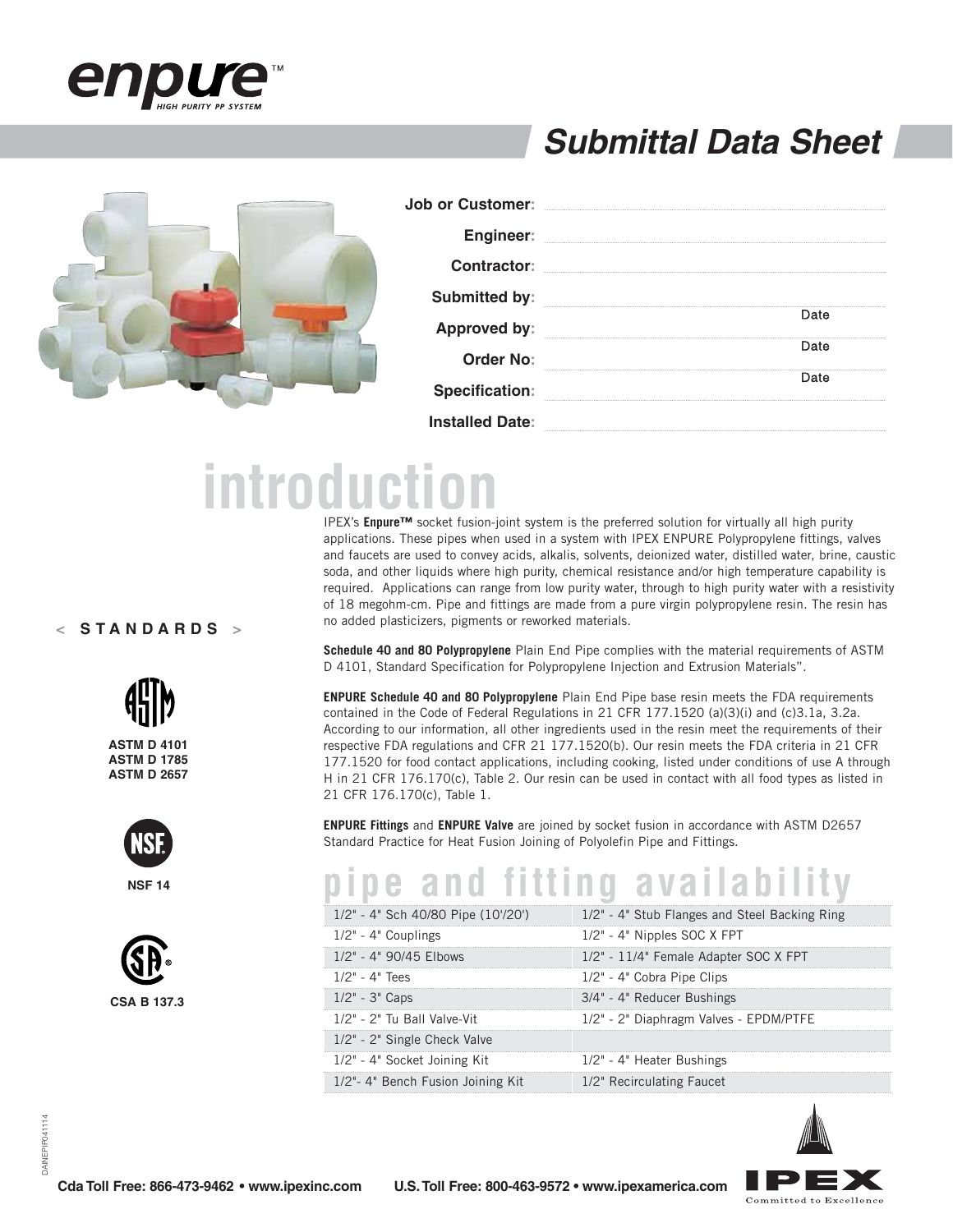

### **Joining Methods – Socket Fusion**



Socket fusion welding involves fusing the pipe to the socket of the fitting. The joint is made by simultaneously fusing the male and female surfaces by special manual or automatic heating devices. The welding tool in its simplest form consists of a heating surface on which a series of heater bushings are mounted; and a heater system, with an automatic temperature controller. No additional materials are required for this type of welding. Socket welding does not affect the chemical resistance of the polypropylene, nor does it influence the chemical resistance or pressure resistance of the assembled pipe, fittings and valves.

There are two different tools available for socket fusion: a hand-held tool and a bench fusion machine. When any of the following is required – larger sizes, high volume joints per day or absolute consistency of the welds – the use of a bench fusion machine (manual or hydraulic) is recommended. Below are detailed instructions for the use of our hand-held tool and the manual version of the benchfusion machine.

**Note:** For bench fusion machine procedures, please consult Enpure Technical Manual.

#### **Socket Fusion with Hand Held Tools**

The method described here applies only to thermal welds using manual-type welding equipment.

#### **Step 1: Preparation**

Select the heater bushing and the heating spigot of the required diameters, insert and secure the bushings to the heating paddle.



#### **Step 2: Clean Surfaces**

Carefully clean the Teflon<sup>®</sup> coated contact surfaces. Use only a clean dry cloth.



#### **Step 3: Heating Tool**

Set the temperature of the heating tool. To form the joint correctly, the temperature should be between 480°F (250°C) and 520°F (270ºC). Plug the heater into a grounded 110-volt outlet ensuring that the outlet is protected by circuit breakers or fuses.

**CAUTION:** Handle the heater bushings carefully. Damage to the Teflon coating on the heater bushings can result in irregular heating resulting in inferior joints.

**NOTE:** Using other electrical devices on the same power source causes amperage loss resulting in poor welds.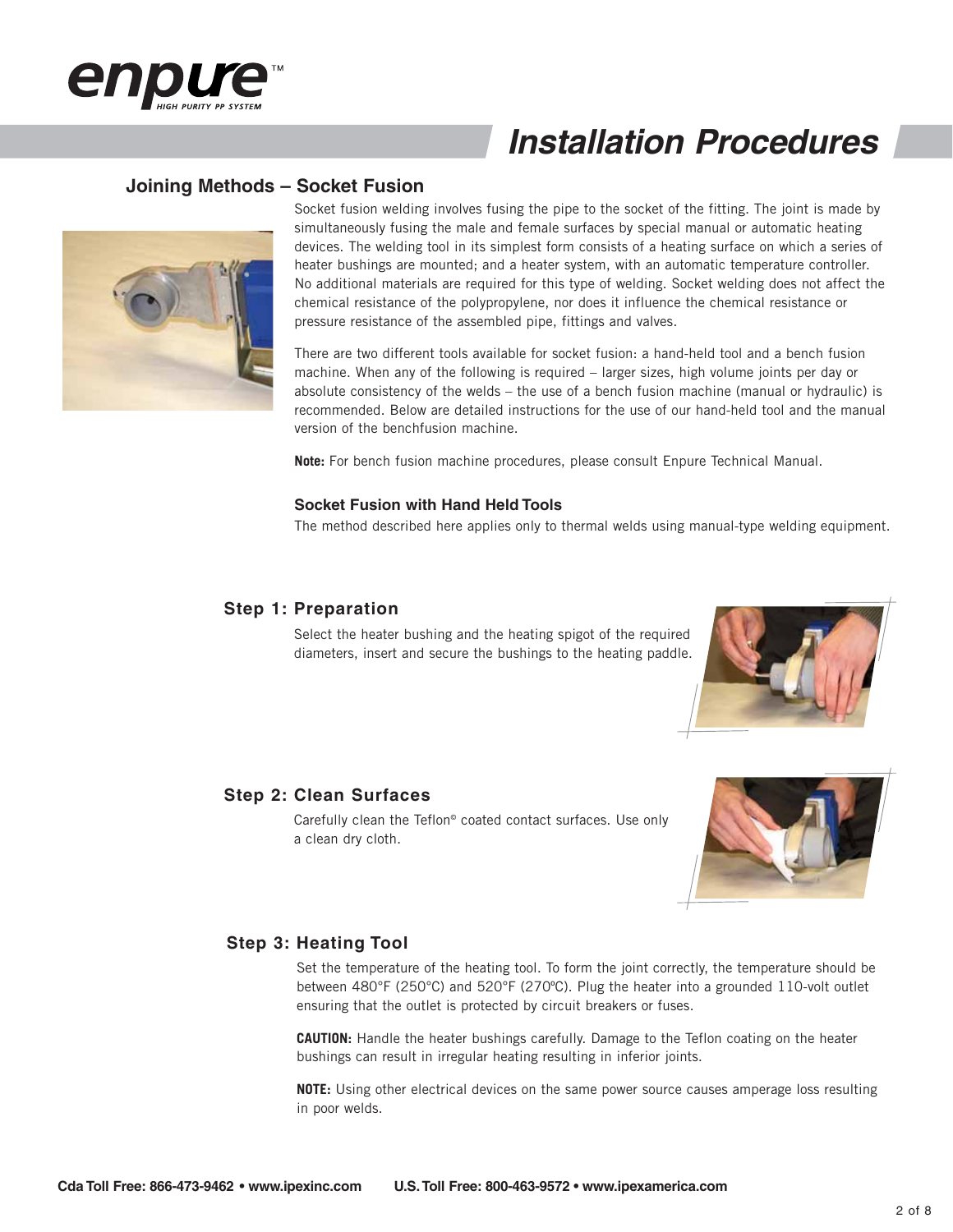

#### **Step 4: Cut Pipe**

Cut the pipe at right angles and chamfer the newly cut edge at an angle of 15° and a depth as per Table 1.



#### **TABLE 1 – CHAMFER DEPTH**



#### **Step 5: Check Fit**

Check pipe and fittings for dry fit before fusing together.

#### **Step 6: Make Insertion Reference**

The length of pipe to be inserted varies by the pipe diameter. For the correct length of insertion, refer Table 2. Once selected, mark the pipe at the correct insertion length L.

#### **Step 7: Make Longitudinal Reference**

Mark a longitudinal reference line on the outside of the pipe and the fitting to show a guideline to prevent the two parts from rotating while the joint is being made.

#### **Step 8: Clean Pipe and Fitting**

Clean the fitting and pipe of any traces of oil or grease on the weld surfaces with an approved cleaning agent such as isopropyl alcohol.

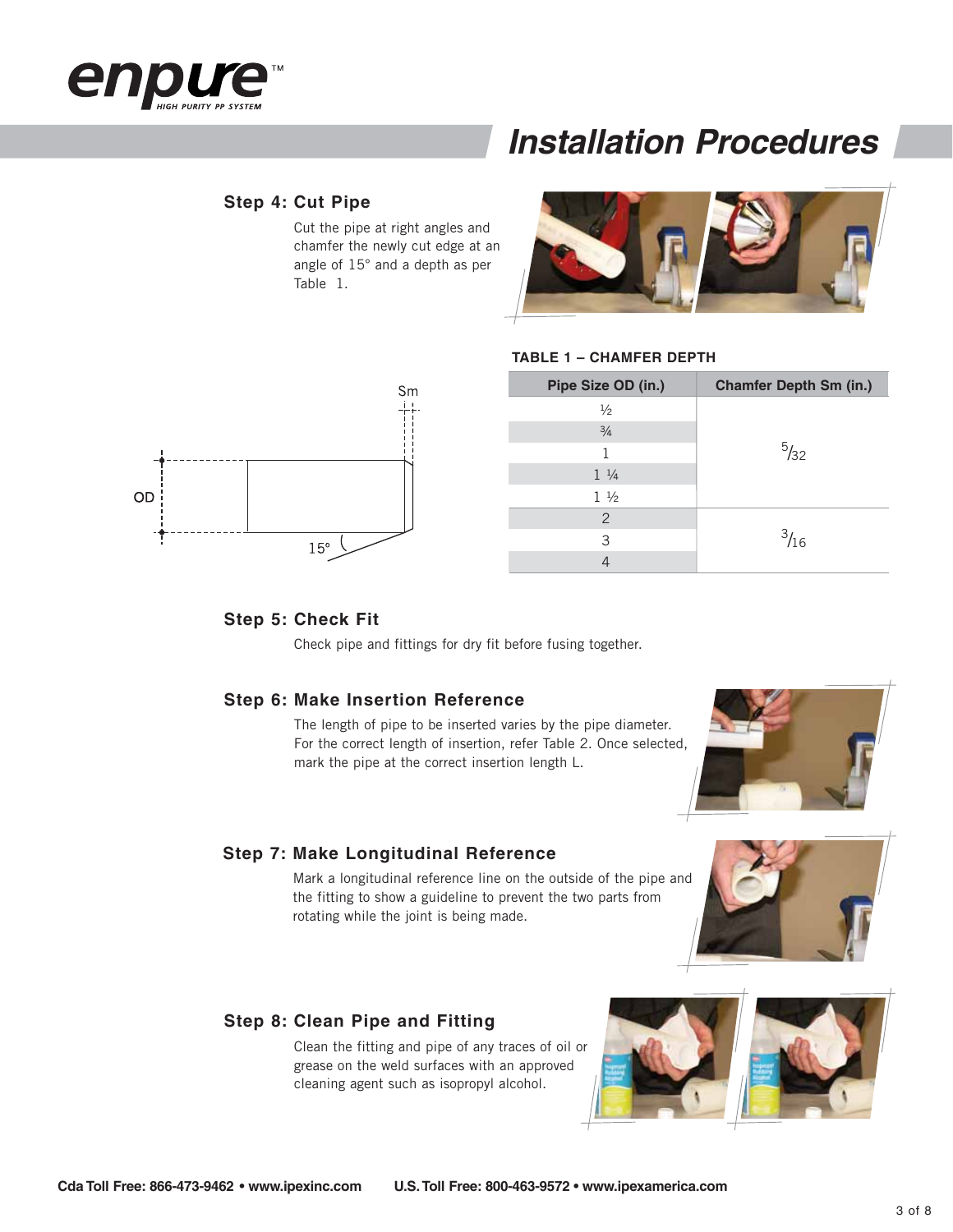

#### **Step 9: Check Bushings Temperature**

Check that the thermostat green light is on steady or, if external conditions require the use of a Tempilstik\*, use the correct Tempilstik to check the bushings temperature.

#### **CAUTION: DO NOT USE THE STICK ON THE PARTS OF THE BUSHINGS THAT WILL COME IN CONTACT WITH PIPE, FITTINGS OR VALVES.**

**NOTE:** If creating a joint in cold weather, double-check the thermostat reading with the Tempilstik. Should the Tempilstik indicate an insufficient tool temperature, simply increase the thermostat setting by small increments until the Tempilstik deposit on the tool evaporates. After any changes to the temperature dial, the red light will come on. You must wait for the green indicator light before using the Tempilstik.

**NOTE:** Overheating or underheating of the pipe and fittings may result in a poor joint.

#### **Step 10: Heat Components**

Briefly and simultaneously engage both pipe and fitting with their respective bushing to determine interference. If substantially more resistance is offered by either the pipe or the fitting, begin your insertion with just that one item. Start the insertion of the second item once the first has reached the bushing half point. If the same resistance is observed, start both pipe and fitting insertion simultaneously.



Once the mark on the pipe reaches the edge of the female bushing, and the top of the fitting reaches the stop on the male bushing, apply just enough pressure to prevent "kickback" and hold together for the recommended times as shown in Table 3.

**NOTE:** Heating time starts from the moment of full insertion of both pipe and fitting.

**NOTE:** If the pipe and fitting do not fit tightly on the heater bushing, heating time should start when the components have swelled to just contact the surface of the heater bushings.

#### **Step 11: Assembly**

Once the recommended heating time has elapsed, quickly remove the elements from the heater bushings and fit the pipe into the socket for the entire insertion length as determined and marked previously. **Do not turn the pipe in the socket**.

Ensure the longitudinal reference marks are perfectly aligned.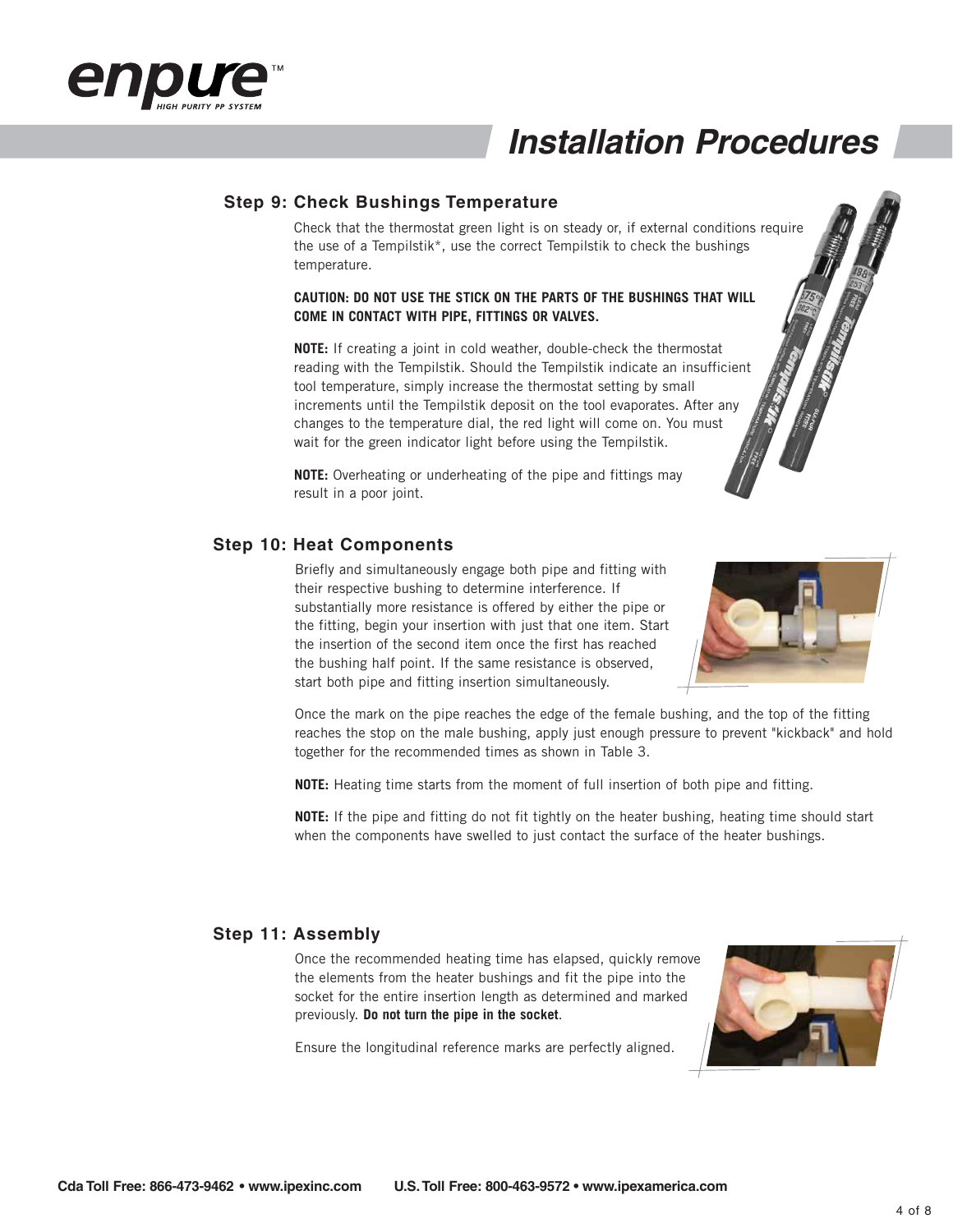

#### **Step 12: Assembly**

Hold the joint together for the welding time shown in Table 3. This will allow sufficient time for the components to fuse together.



Leave the joint to cool slowly at ambient temperature for the recommended cooling time minimums as shown in Table 3. Allow for proper cooling before pressurizing and testing the system.

**NOTE:** Never dip the joint into water or expose it to a forced airstream in order to cool it quickly as this will result in weak joints.

#### **TABLE 2 – PIPE INSERTION LENGTH**

| Pipe Size (in.) | Insertion Length L (in.) |  |
|-----------------|--------------------------|--|
| $\frac{1}{2}$   | 0.59                     |  |
| $\frac{3}{4}$   | 0.70                     |  |
| $\mathbf{1}$    | 0.78                     |  |
| $1 \frac{1}{4}$ | 0.78                     |  |
| $1\frac{1}{2}$  | 0.90                     |  |
| 2               | 0.98                     |  |
| 3               | 1.30                     |  |
| $\overline{4}$  | 1.40                     |  |

| <b>Pipe Size</b> | <b>Heating Time at</b><br>500°F (260°C)<br>(in.)<br>(sec)<br>(sec) | <b>Welding Time</b> | <b>Cooling Time</b> |       |
|------------------|--------------------------------------------------------------------|---------------------|---------------------|-------|
|                  |                                                                    |                     | (sec)               | (min) |
| $\frac{1}{2}$    | 10                                                                 | 4                   | 120                 | (2)   |
| $\frac{3}{4}$    | 10                                                                 | $\overline{4}$      | 120                 | (2)   |
| $\mathbf{1}$     | 12                                                                 | 6                   | 240                 | (4)   |
| $1 \frac{1}{4}$  | 12                                                                 | 6                   | 240                 | (4)   |
| $1\frac{1}{2}$   | 16                                                                 | 6                   | 240                 | (4)   |
| $\overline{2}$   | 24                                                                 | 8                   | 360                 | (6)   |
| 3                | 30                                                                 | 8                   | 360                 | (6)   |
| 4                | 35                                                                 | 10                  | 480                 | (8)   |

**TABLE 3 – SOCKET FUSION TIMING**

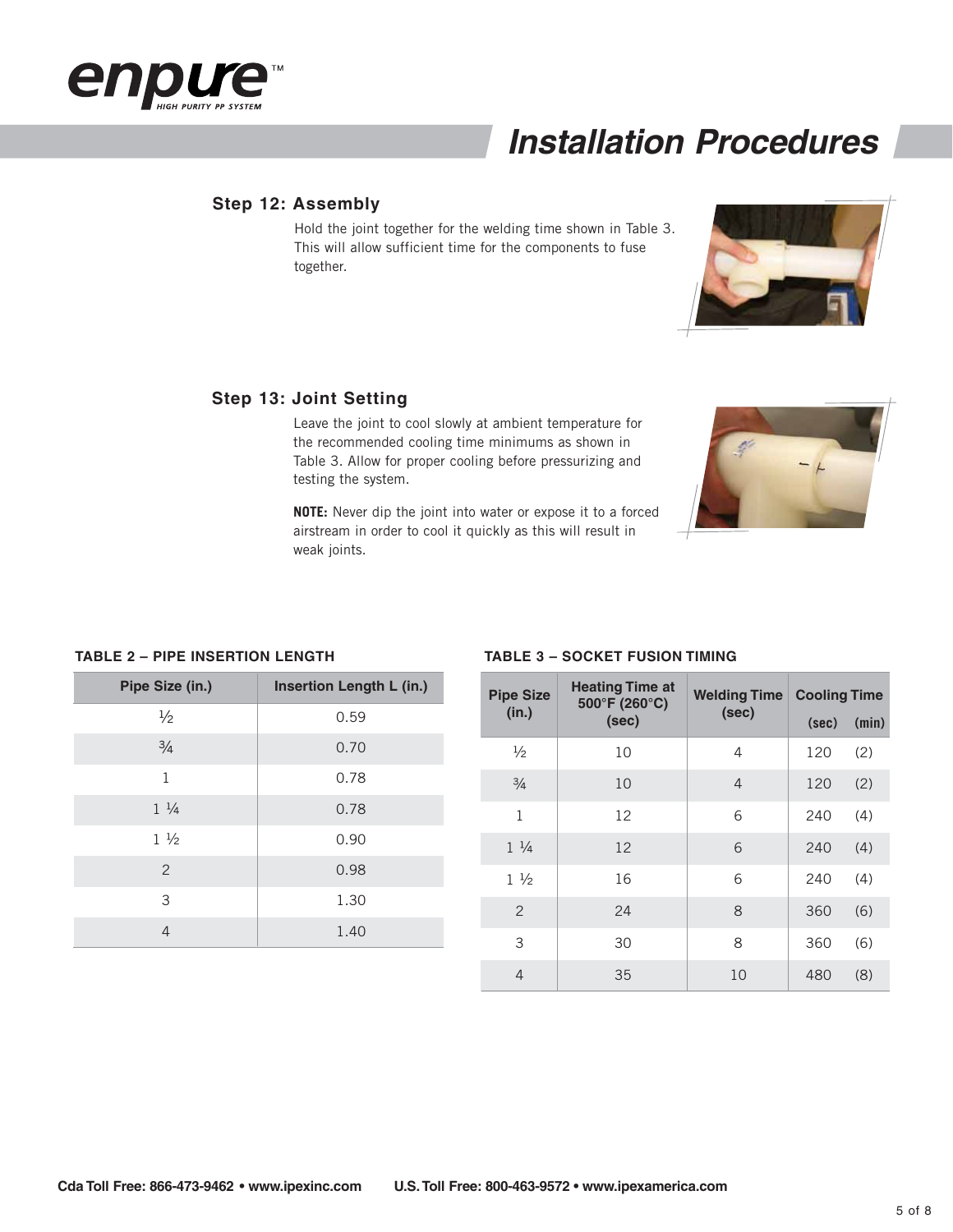

### **Hydrostatic Testing Products**



Use of compressed air or gas in PVC/CPVC/PP/PVDF pipe and fittings can result in explosive failures and cause severe injury or death.

- **NEVER** use compressed air or gas in Enfield or Labline pipes, fittings, or accessories.
- **NEVER** test Enfield or Labline systems with compressed air or gas, or air-over-water boosters.



• **ONLY** use Enfield or Labline systems for water and approved chemicals.

#### **Site Pressure Testing**

The purpose of an onsite pressure test is to establish that the installed section of line, and in particular all joints and fittings, will withstand the design working pressure, plus a safety margin, without loss of pressure or fluid.

IPEX recommends that a pressure test is conducted after completing the first 20 or 30 joints to ensure proper installation procedures are being followed.

#### **Hydrostatic Test Procedure**

- 1. Fully inspect the installed piping for evidence of mechanical abuse and/or suspect joints.
- 2. Split the system into convenient test sections not exceeding 1,000 ft.
- 3. Slowly fill the pipe section with clean water, taking care to evacuate all entrapped air in the process. Do not prsurize at this stage. Water temperature should not exceed 80°F.
- 4. Leave the section for at least 1 hour to allow equilibrium temperature to be achieved.
- 5. Check the system for leaks. If clear, check for and remove any remaining air and increase pressure up to 50 psi. Do not pressurize further at this stage.
- 6. Leave the section pressurized at 50 psi for 10 minutes. If the pressure decays, inspect for leaks. If the pressure remains constant, slowly increase the hydrostatic pressure to  $1\frac{1}{2}$  times the nominal working pressure or as specified by the authority having jurisdiction.
- 7. Leave the section pressurized for a period not exceeding 1 hour. During this time, the pressure should not change.

If there is a significant drop in static pressure or extended times are required to achieve pressure, either joint leakage has occurred or air remains in the line. Inspect for leakage and if none is apparent, reduce the pressure and check for trapped air. This must be removed before further testing.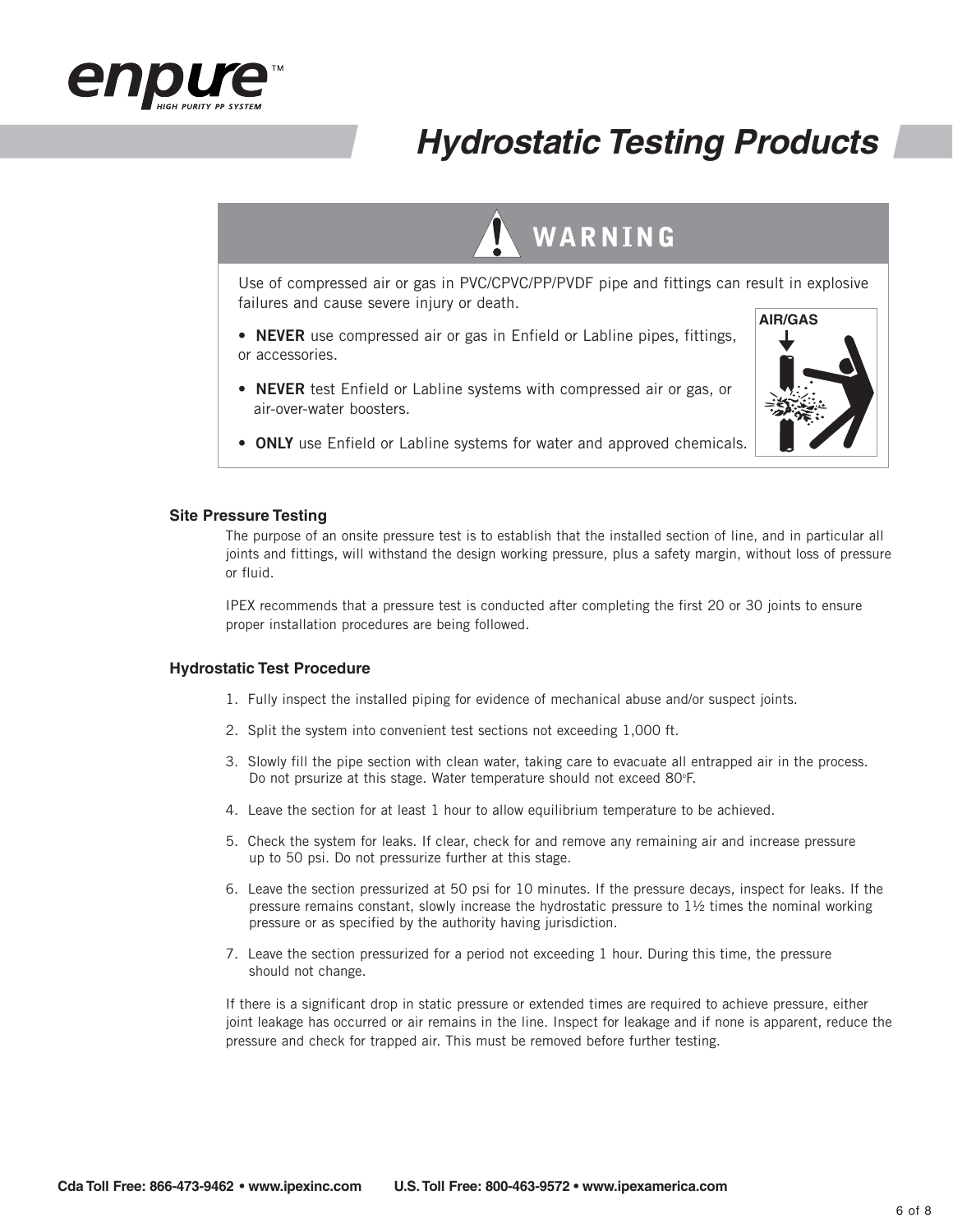

### **Physical Properties**

|                                                           | <b>Materials</b>  |                   |  |
|-----------------------------------------------------------|-------------------|-------------------|--|
| <b>Properties</b>                                         | <b>Natural PP</b> | <b>Standards</b>  |  |
| Specific Gravity                                          | 0.905             | ASTM D 792        |  |
| Tensile Strength at Yield (psi)                           | 3,900             | ASTM D 638        |  |
| Modulus of Elasticity Tensile (psi) at 73°F               | 170,000 - 180,000 | ASTM D 638        |  |
| Flexural Strength (psi)                                   | 7,000             | ASTM D 790        |  |
| Izod Impact, (ft.Ibs./in.) at 73°F, notched               | no break          | <b>ASTM D 256</b> |  |
| Compressive Strength (psi)                                | $5,500 - 8,000$   | ASTM D 695        |  |
| Poisson's Ratio 0.38 - 0.40                               | $0.38 - 0.40$     |                   |  |
| Coefficient of Linear Expansion,<br>$(in./in./°F x 10-5)$ | 6.1               | ASTM D 696        |  |
| Linear Expansion Factor, (in./100 ft./10°F)               | 0.732             |                   |  |
| Maximum Operating Temperature, (°F)                       | 180               |                   |  |
| Heat Distortion Temperature, (°F) at 264 psi              | $125 - 140$       | ASTM D 648        |  |
| Thermal Conductivity, (BTU/in./hr./sq.ft./°F)             | 1.2               | ASTM C177         |  |
| Water Absorption, (%) 24 hrs. at 73°F                     | 0.02              | ASTM D 570        |  |